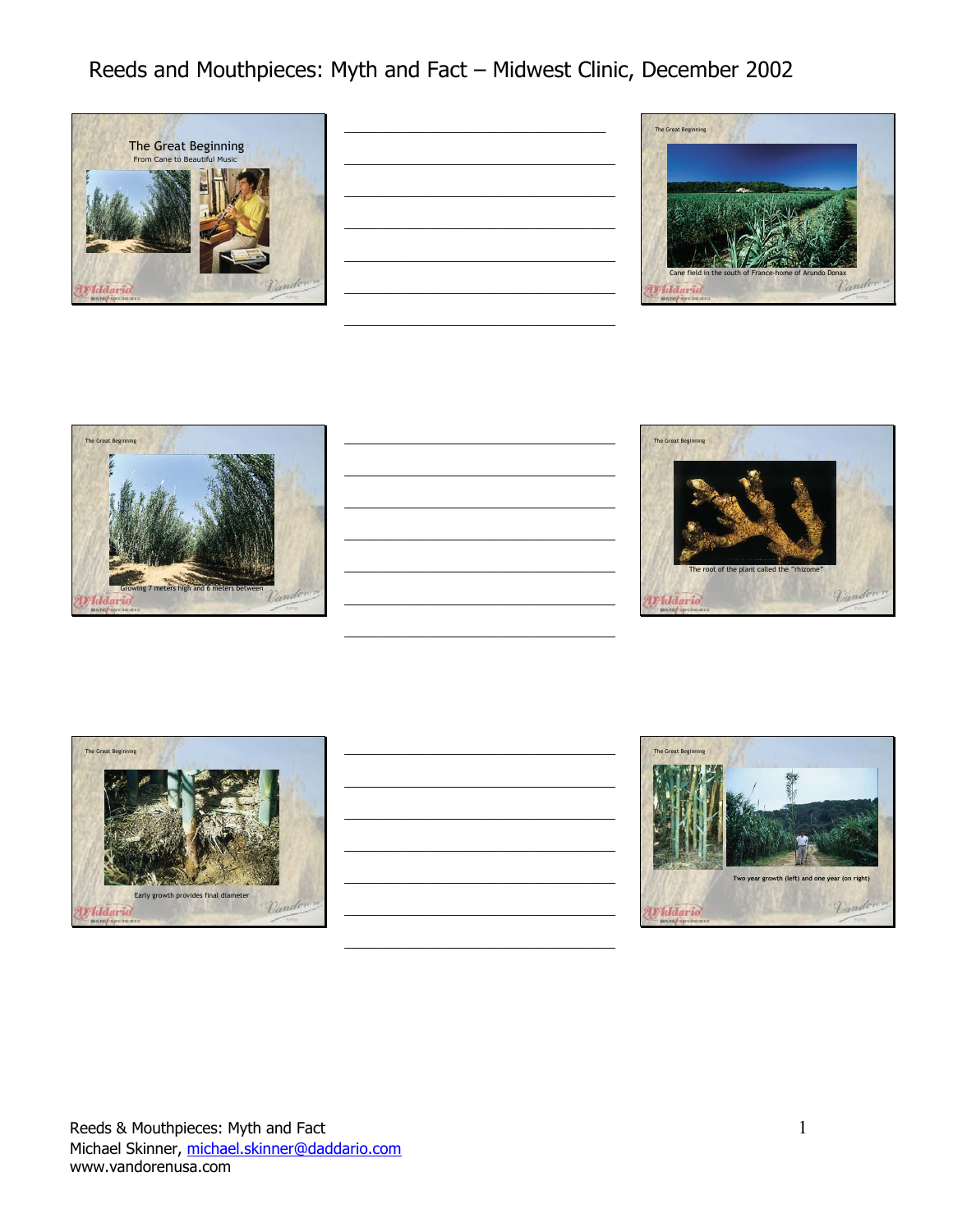

|  |  | $\overline{\phantom{a}}$ |
|--|--|--------------------------|
|  |  |                          |
|  |  |                          |





| <u> Louis Communication de la communication de la communication de la communication de la communication de la com</u> |  |  |
|-----------------------------------------------------------------------------------------------------------------------|--|--|
|                                                                                                                       |  |  |
|                                                                                                                       |  |  |
|                                                                                                                       |  |  |
|                                                                                                                       |  |  |
|                                                                                                                       |  |  |
|                                                                                                                       |  |  |
|                                                                                                                       |  |  |
|                                                                                                                       |  |  |
|                                                                                                                       |  |  |
|                                                                                                                       |  |  |
|                                                                                                                       |  |  |
|                                                                                                                       |  |  |





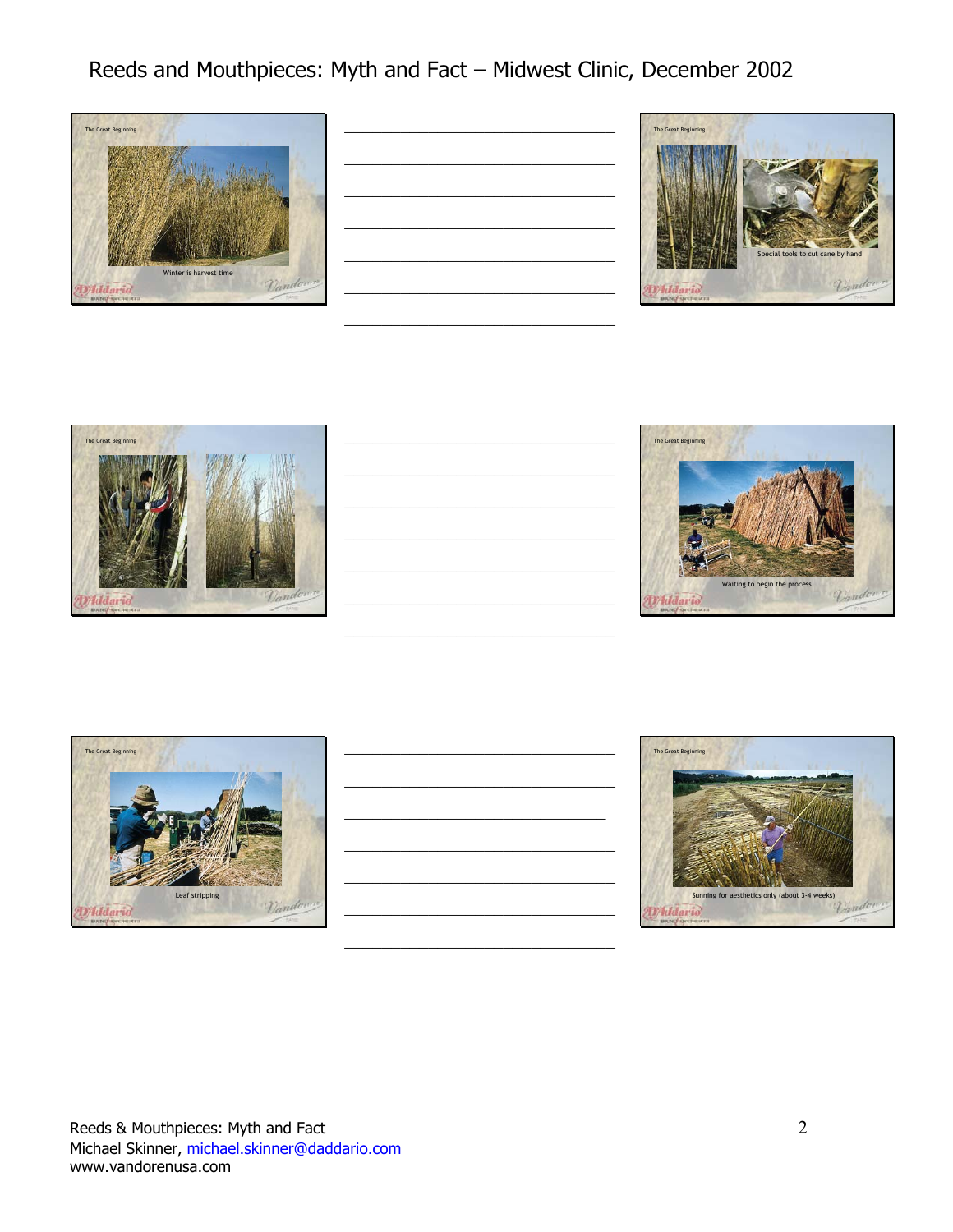

| <u> 2002 - Jan James James James James James James James James James James James James James James James James J</u> |  |                                  |
|----------------------------------------------------------------------------------------------------------------------|--|----------------------------------|
|                                                                                                                      |  |                                  |
|                                                                                                                      |  |                                  |
| <u> 1989 - Johann John Stone, market fan de ferskeinde fan de ferskeinde fan de ferskeinde fan de ferskeinde fan</u> |  |                                  |
| <u> 2002 - Jan James James James James James James James James James James James James James James James James J</u> |  |                                  |
|                                                                                                                      |  |                                  |
|                                                                                                                      |  | ____<br>$\overline{\phantom{a}}$ |
|                                                                                                                      |  |                                  |









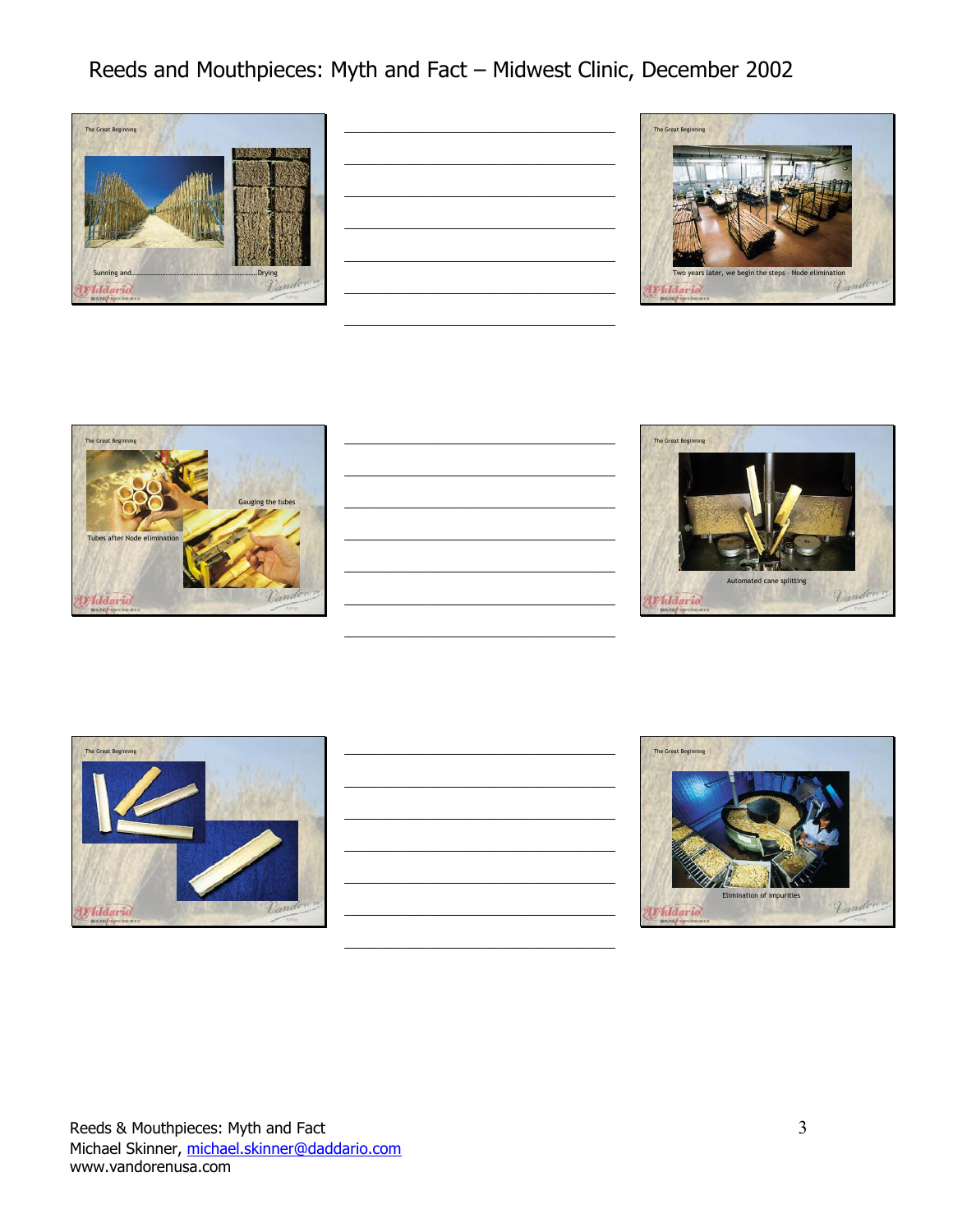

| <u> 2002 - Jan James James James James James James James James James James James James James James James James J</u> |  |  |
|----------------------------------------------------------------------------------------------------------------------|--|--|
| the control of the control of the control of the                                                                     |  |  |
| the control of the control of the control of the                                                                     |  |  |
|                                                                                                                      |  |  |
|                                                                                                                      |  |  |
|                                                                                                                      |  |  |
|                                                                                                                      |  |  |

 $\mathcal{L}_\text{max}$ 









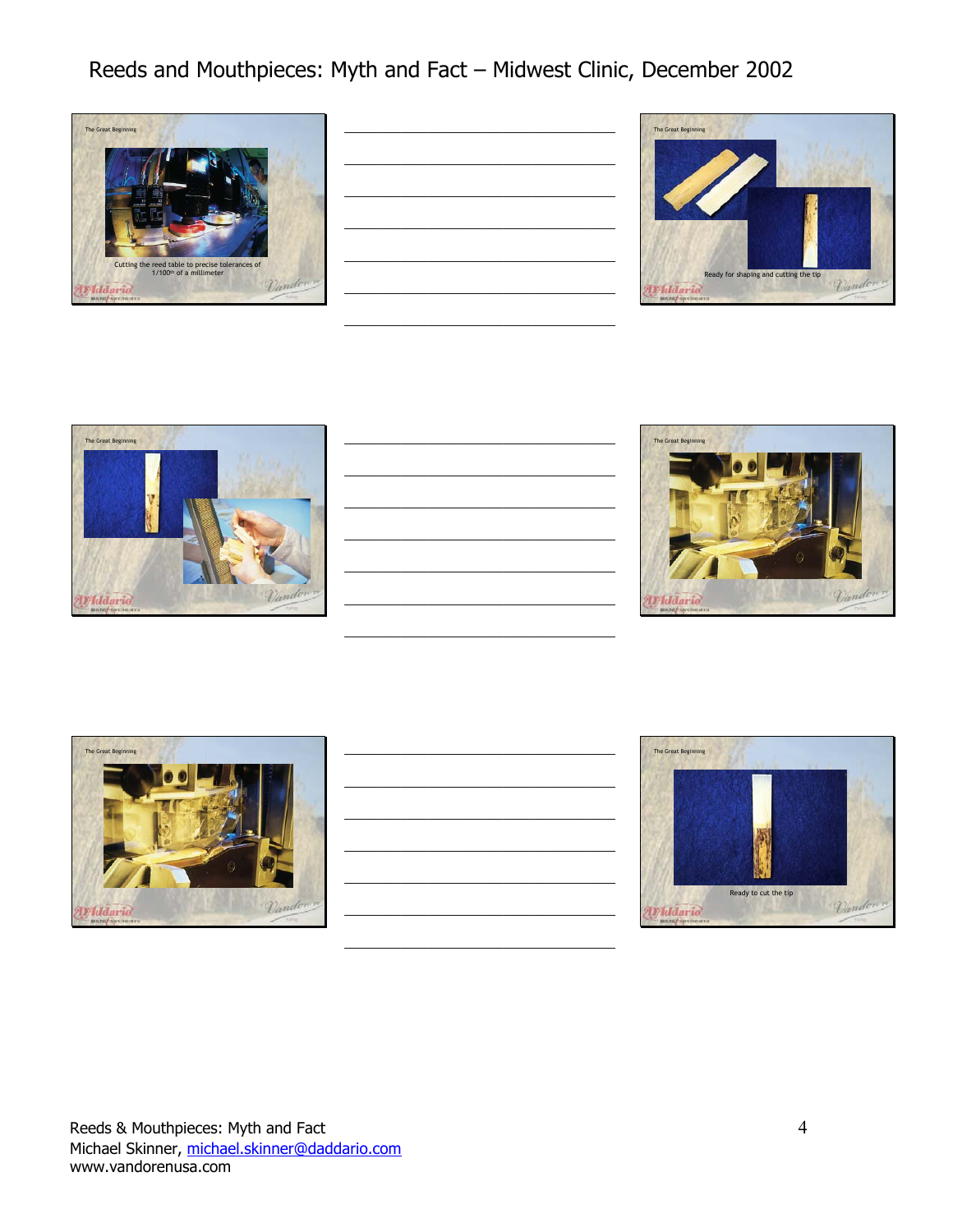

| <u> 1980 - Johann John Stone, markin f</u>                                                                            |  |  |
|-----------------------------------------------------------------------------------------------------------------------|--|--|
|                                                                                                                       |  |  |
| <u> 2002 - Johann John Stone, mars et al. 1980 - John Stone, mars et al. 1980 - John Stone Barnett, mars et al. 1</u> |  |  |
| <u> 2002 - Jan James James Jan James James James James James James James James James James James James James Jam</u>  |  |  |
|                                                                                                                       |  |  |
|                                                                                                                       |  |  |
|                                                                                                                       |  |  |
|                                                                                                                       |  |  |
|                                                                                                                       |  |  |
|                                                                                                                       |  |  |





| sting   |  |
|---------|--|
|         |  |
|         |  |
|         |  |
| Vandown |  |
|         |  |

#### Parts of a Reed, Beginner

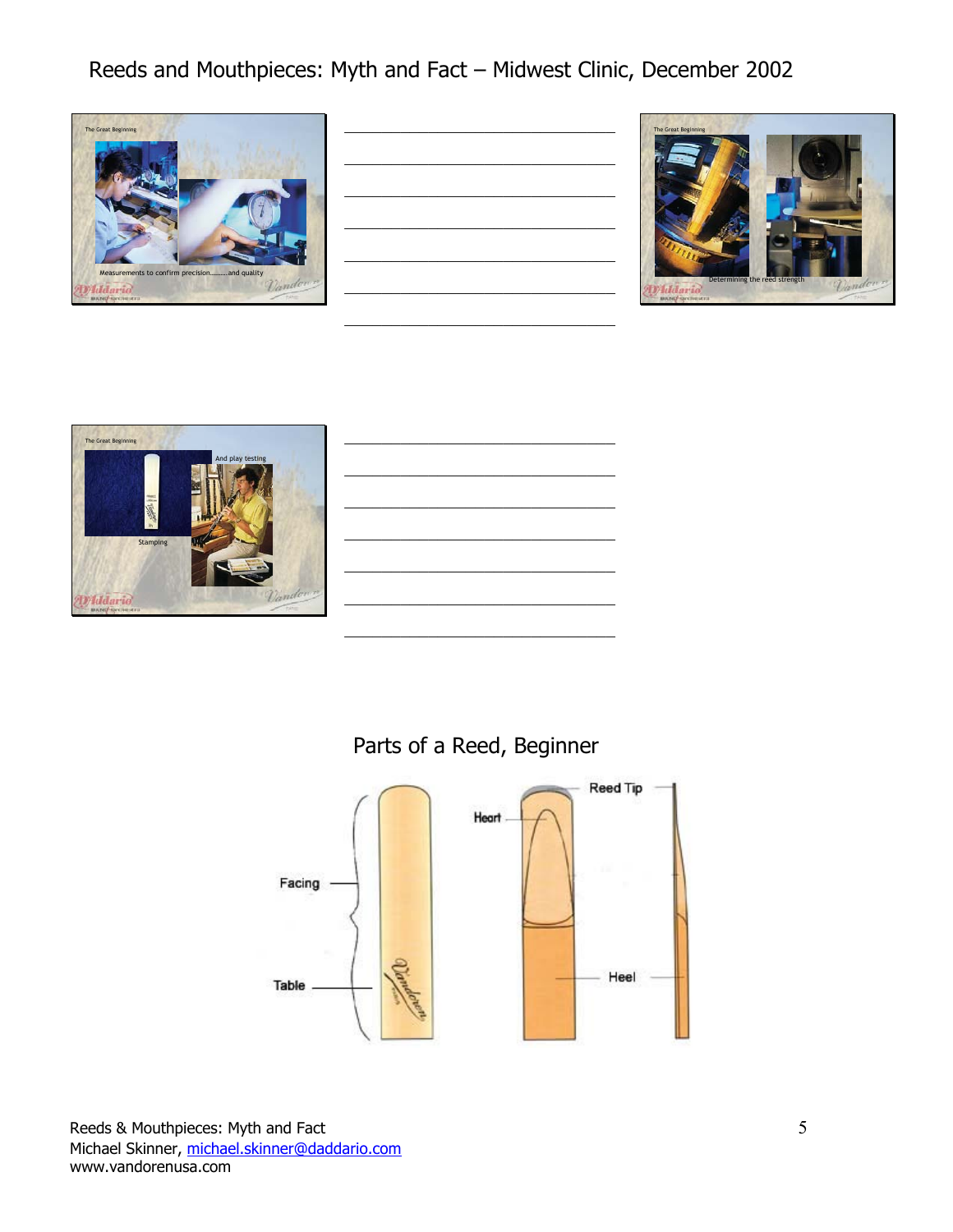

#### Parts of a Reed, Advanced



|                                                             |  | <u> 1989 - Johann John Stone, market fan de ferskeinde fan de ferskeinde fan de ferskeinde fan de ferskeinde fan</u>                                                                                                                 |  |
|-------------------------------------------------------------|--|--------------------------------------------------------------------------------------------------------------------------------------------------------------------------------------------------------------------------------------|--|
|                                                             |  |                                                                                                                                                                                                                                      |  |
|                                                             |  | <u> 1989 - Johann Johann Johann Johann Johann Johann Johann Johann Johann Johann Johann Johann Johann Johann Johann Johann Johann Johann Johann Johann Johann Johann Johann Johann Johann Johann Johann Johann Johann Johann Joh</u> |  |
|                                                             |  | <u> 1989 - Johann John Stein, market fan de Amerikaanske kommunister (* 1950)</u>                                                                                                                                                    |  |
|                                                             |  |                                                                                                                                                                                                                                      |  |
|                                                             |  |                                                                                                                                                                                                                                      |  |
|                                                             |  | <u> 1989 - Johann John Stein, market fan de Amerikaanske kommunister (* 1950)</u>                                                                                                                                                    |  |
| and the state of the state of the state of the state of the |  | <u> La componenta de la componenta de la componenta de la componenta de la componenta de la componenta de la compo</u>                                                                                                               |  |
|                                                             |  |                                                                                                                                                                                                                                      |  |